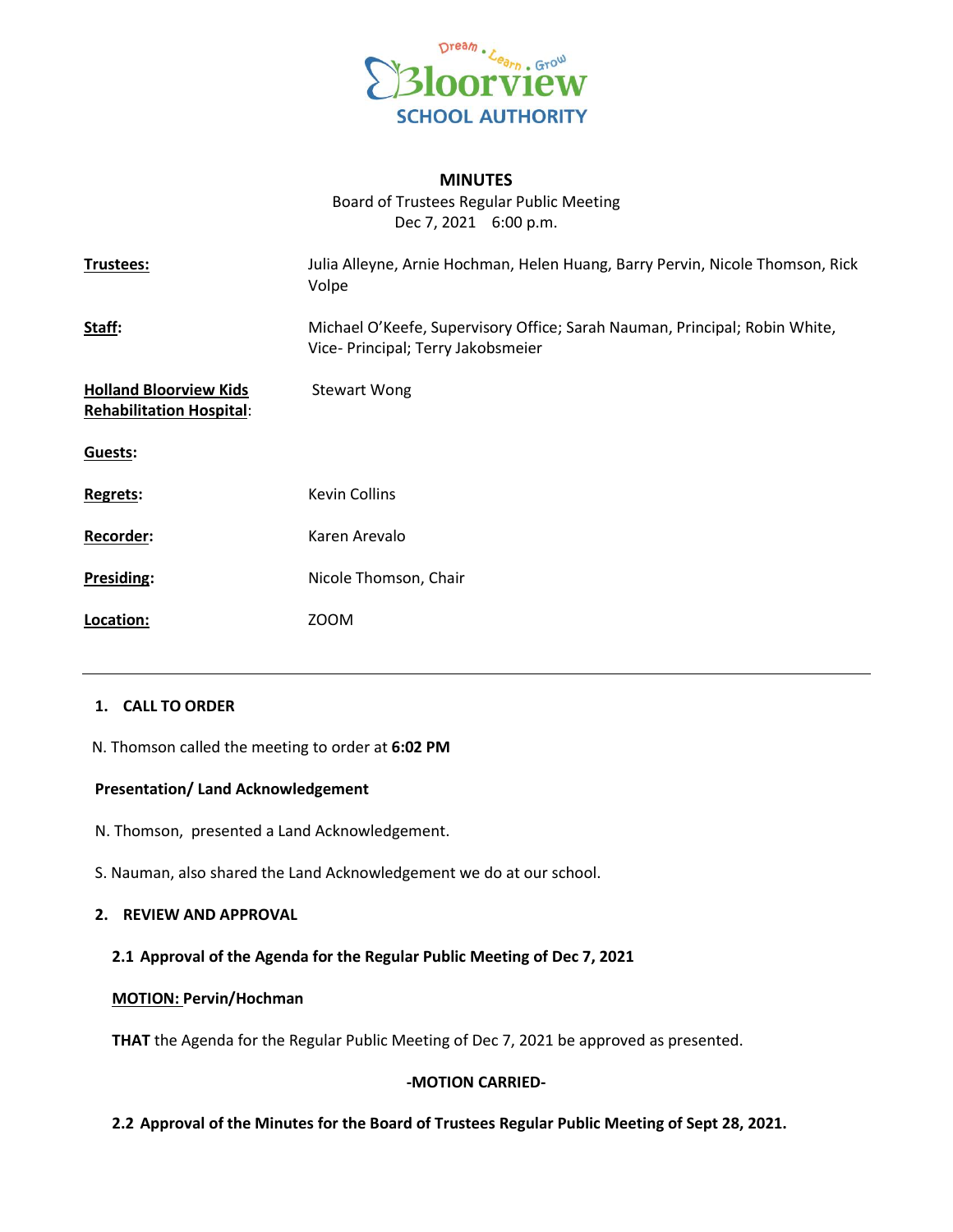### **MOTION: Huang/Volpe**

**THAT** the Minutes for the Board of Trustee Regular Public Meeting of Sept 28, 2021 be approved as presented.

### **-MOTION CARRIED-**

### **3. TRUSTEE DECLARATION OF CONFLICT OF INTEREST - None**

### **4. DELEGATIONS - None**

**5. UPDATES**

## **5.1 HOLLAND BLOORVIEW (S. Wong)**

S. Wong highlighted a few items from the report in the agenda package. Holland Bloorview Kids Rehabilitation Hospital (Holland Bloorview) was provided with funding from the Ontario Ministry of Education to lead the development of a disability education resource in English and French for Kindergarten–Grade 12 educators and other school board staff across the province of Ontario. In response, Holland Bloorview, together with Bloorview School Authority, has created a series of modules that will expand on existing knowledge about accessibility, inclusion, and how to ensure that students with disabilities experience full participation in school settings. The modules will be released publicly in the coming weeks.

S. Wong shared with the Board Members that there have been children's vaccine clinics at Holland Bloorview. In partnership with Toronto Public Health. they are open to the community and they target children with disabilities and their siblings. The Hospital and Bloorview School have partnered to promote the clinics*.*

# **5.2 PRINCIPAL'S REPORT (S. Nauman)**

S. Nauman informed the Board Members that staff had the opportunity to collaborate with Holland Bloorview Kids Rehabilitation Hospital on the creation of a disability awareness resource, which will be shared with educators across the province. Rose Monacelli helped create content for one of the modules, Rabia Khan is the narrator for all of the English modules and Bayan Yammout is the narrator for all of the French modules. This project will be highlighted by the Ministry of Education at the CEC conference in December.

S. Nauman informed the Board Members that BSA is currently accepting applications for admission for our 2022/2023 school year. Information, application forms and webinars for prospective families and referring sources can be found on the [Bloorview School Website.](https://bloorviewschool.ca/admissions)

S. Nauman shared with the Board Members that students have now all had the opportunity to meet with Elder Dr. Robert Phillips. He has shared stories and songs with our students and taught them how to use his drum. Staff and students look forward to building our ongoing relationship with Elder Bob in the months ahead. Pictures are available on ou[r Arts and Phys-ed website](https://sites.google.com/bloorviewschool.ca/theartsandphysedbloorview20212/home) Staff have researched and adapted our Land Acknowledgement and Elder Bob thought what the staff has come up with is very appropriate for young children.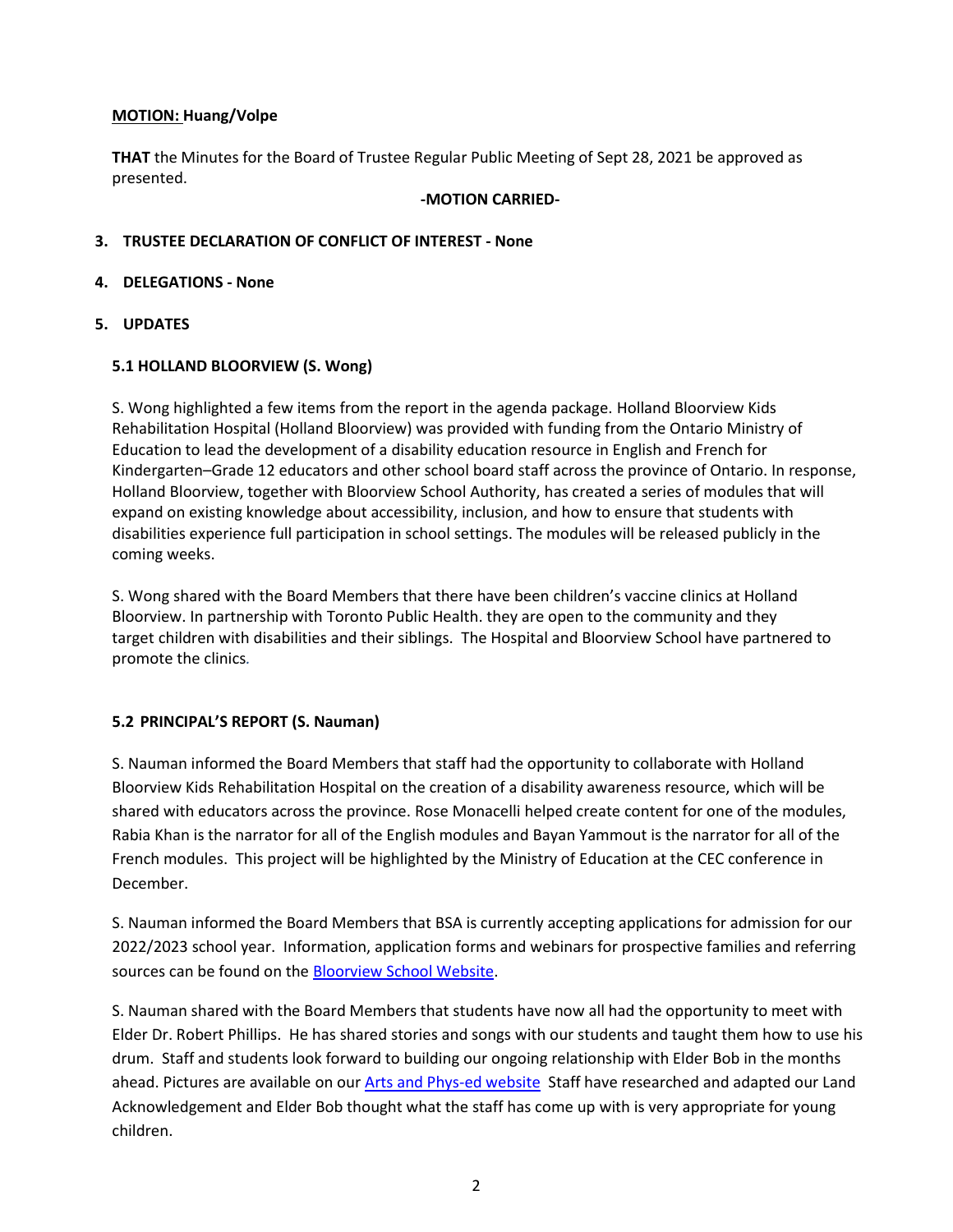S. Nauman advised that our first covd-19 positive case for 2021/22 has been reported. Involved Students were sent home to isolate. A difference this year is that staff are not sent home, as all are fully vaccinated.

S. Nauman shared with the Board Members that parents now have an additional way to access COVID screening. BSA has partnered with Sick Kids to provide the Saliva Kit PCR tests. Test kits are onsite to give to parents and staff for use with anyone in their households who are experiencing symptoms. Kits are returned to the school (or other drop off locations) and a courier comes from Sick Kids daily to pick them up.

S. Nauman also shared with the Board Members that two vaccination clinics are scheduled for our student's onsite – December 10 and  $17<sup>th</sup>$ . Families will be able to sign up for a time and siblings are welcome. Bloorview and HBKRH advocated together to Toronto Public Health to make this happen.

Finally, our first virtual awards assembly was held on this day and the Winter Concert will be taking place on December 17 at 1:30 PM.

Discussion ensued.

# **5.3 SUPERVISORY OFFICER'S REPORT (M. O'Keefe)**

M. O'Keefe shared with the Board Members that the Ministry of Education continues their regular teleconferences with Directors of Education (every second Thursday morning). The Minister has now resumed his calls on Mondays with Chairs and Directors.

M. O'Keefe emphasized the topic on the proposed school year calendar for 2022-23 must be submitted by March 1, 2022. This is earlier than in the past. The school year template has been received from the Ministry. It has been shared with CUPE.

Discussion ensued.

# 6. **ACTION/INFORMATION ITEMS**

# **6.1 Committee reports/matters**

# **(1) Policy Committee – Board Report regarding Policies reviewed**

N. Thomson shared that the Policy Committee had a discussion in regards on the SHSM policies and aside from some minor editing all were accepted by the committee.

# **(2) Governance and Nomination Committee– Verbal report**

A. Hochman reported that a minor change was suggested for procedure GOV #12 regarding approval of trustee expenditures. This suggestion will be forwarded to the Finance and Audit Committee. The committee is reviewing the by-laws and, when competed, the draft will be sent to external counsel.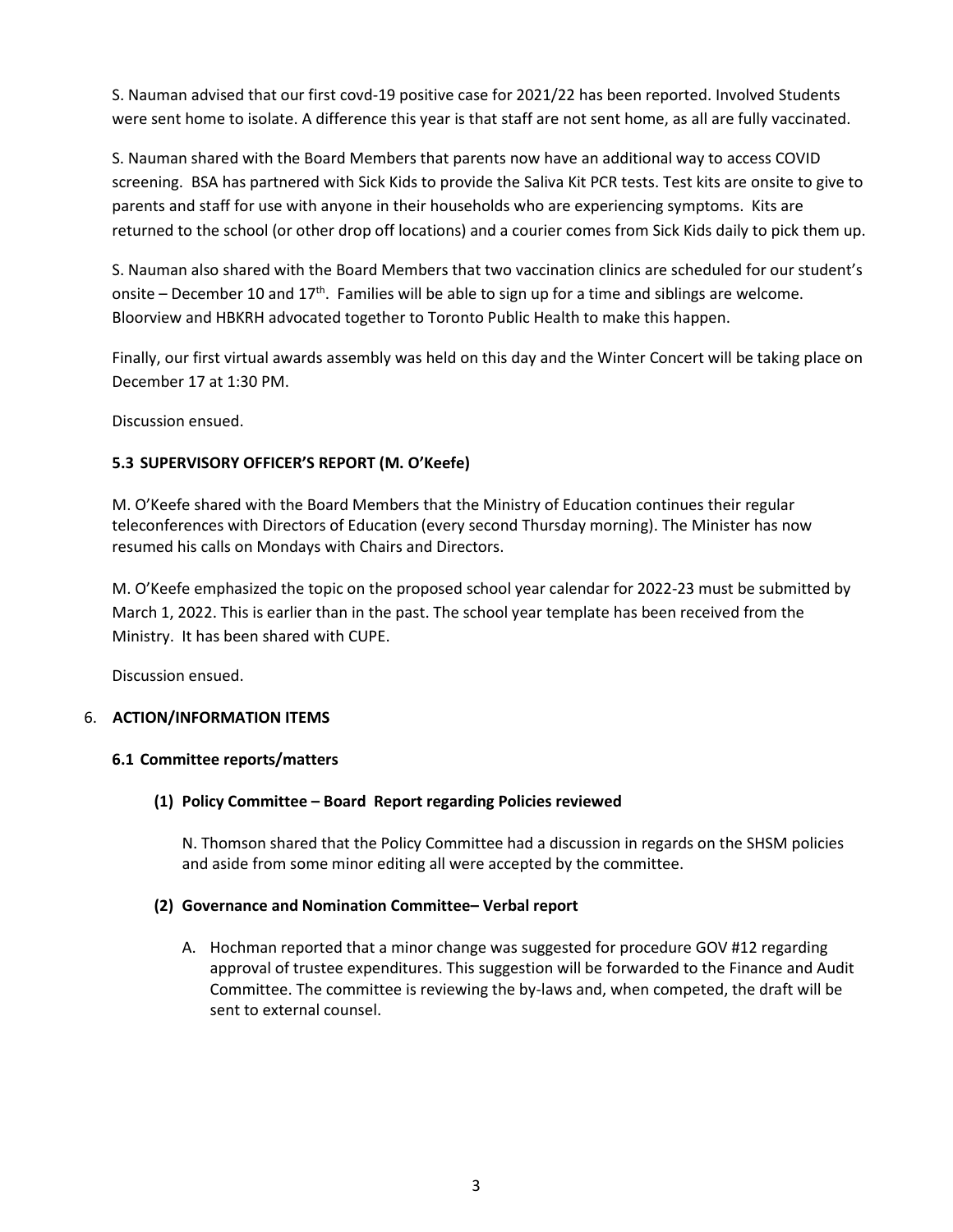## **(3) Finance and Audit Committee – Board Report regarding Audit Statements**

The Finance and Audit Committee has reviewed the Financial Statement and the Audit Findings Report and the committee recommends acceptance by the board of trustees.

### **MOTION: Huang/Volpe**

**THAT** the 2020/21 Financial Statement and Audit Findings Report, prepared by the board's auditors, be approved as presented.

### **-MOTION CARRIED-**

### **(4) Bursary Committee – No report**

### **6.2 Items for Discussion**

- **(1) Board report – Ethics Review Board**
- M. O'Keefe presented the report to the Board of Trustees.

Discussion occurred amongst Board of Trustees regarding who Bloorview should partnership with in terms of a Research Ethics Board.

A suggestion was made to explore the possibility of utilizing the resources at the University of Toronto Research Ethics Board. Staff recommend use of the HBKRH board as they are familiar with our students

Once formal agreements are in place, the HB Research Ethics Board acts as the board of record for the Bloorview School Authority for any research involving human participants that is conducted at BSA or by persons connected to BSA

The trustees agreed that the next step would be to form an ad hoc committee to explore options.

B. Pervin, N. Thomson, M. O'Keefe and S. Nauman volunteered to serve on this committee.

HBKRH will received an invitation to participate in the deliberations of the HOC Committee.

#### **(2) Matters suggested for discussion by the Governance and Audit Committee**

- **a) Electronic vs in-person meetings (sec 18)** Trustees prefer an option that allows for maximum flexibility option
- **b) Hospital representation at Board meetings (Sec 6.13)** Trustees wish to maintain the present procedure
- **c) The date/time of the Inaugural meeting (Sec 1.01)** The date and time should be as flexible as possible within the parameters of the Education Act.